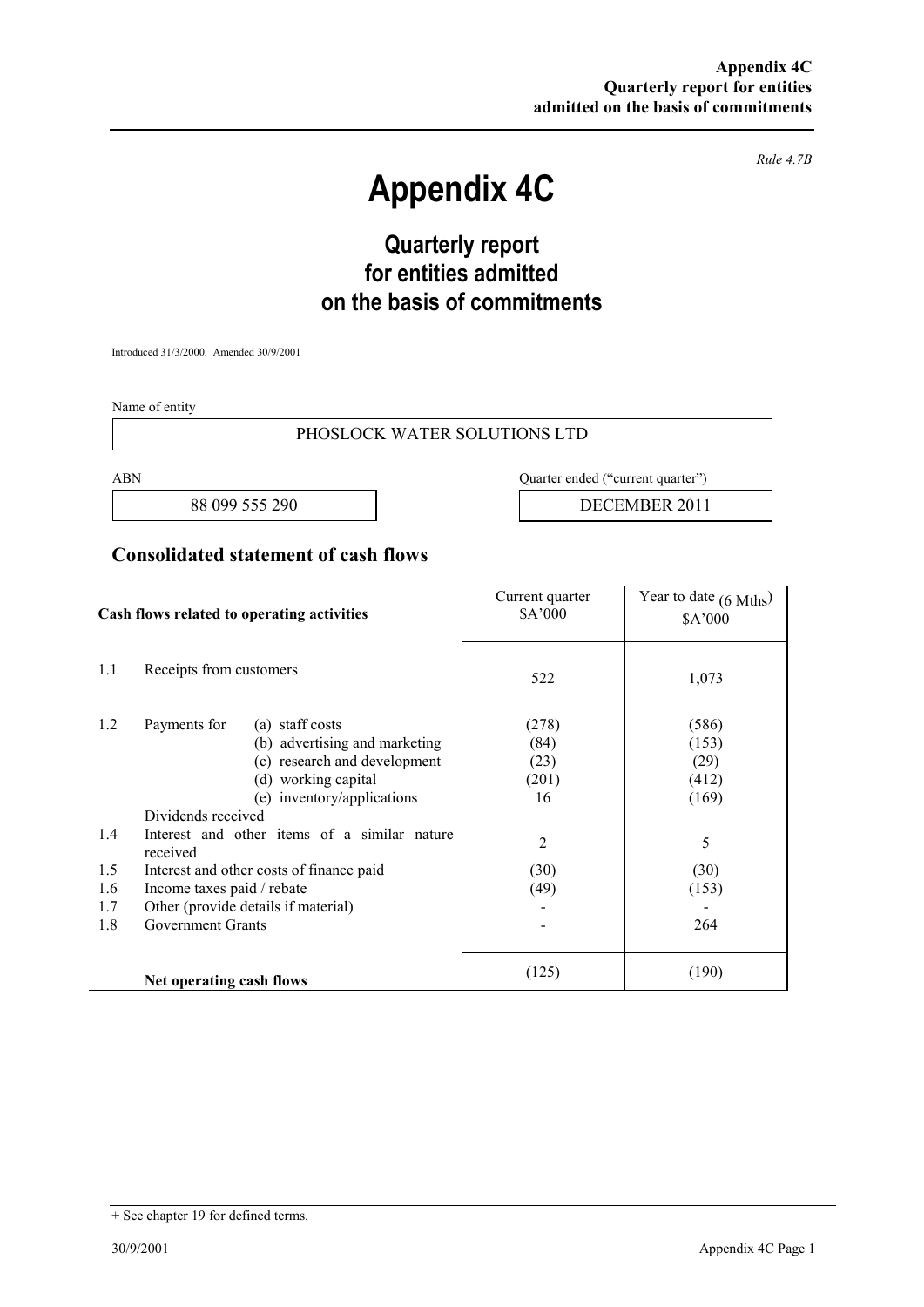|                              |                                                                                                                                                                                                                                | Current quarter<br>\$A'000 | Year to date (6 Mths)<br>\$A'000 |
|------------------------------|--------------------------------------------------------------------------------------------------------------------------------------------------------------------------------------------------------------------------------|----------------------------|----------------------------------|
| 1.8                          | Net operating cash flows (carried forward)                                                                                                                                                                                     | (125)                      | (190)                            |
| 1.9                          | Cash flows related to investing activities<br>Payment for acquisition of:<br>(a) businesses (item 5)<br>(b) equity investments<br>(c) intellectual property<br>(d) physical non-current assets<br>(e) other non-current assets | (16)<br>(7)                | (23)<br>(7)                      |
| 1.10                         | Proceeds from disposal of:<br>(a) businesses (item 5)<br>(b) equity investments<br>(c) intellectual property<br>(d) physical non-current assets<br>(e) other non-current assets                                                |                            |                                  |
| 1.11<br>1.12<br>1.13         | Loans from Minority Shareholders<br>Loans repaid by other entities<br>Other (provide details if material)                                                                                                                      |                            |                                  |
|                              | Net investing cash flows                                                                                                                                                                                                       | (23)                       | (30)                             |
| 1.14                         | Total operating and investing cash flows                                                                                                                                                                                       | (148)                      | (220)                            |
| 1.15<br>1.16<br>1.17<br>1.18 | Cash flows related to financing activities<br>Proceeds from issues of shares, options, etc.<br>Proceeds from sale of forfeited shares<br>Proceeds from borrowings<br>Repayment of borrowings                                   |                            | 53<br>11                         |
| 1.19<br>1.20                 | Dividends paid<br>Other – Capital raising costs                                                                                                                                                                                |                            |                                  |
|                              | Net financing cash flows                                                                                                                                                                                                       |                            | 64                               |
|                              | Net increase (decrease) in cash held                                                                                                                                                                                           | (148)                      | (156)                            |
| 1.21<br>1.22                 | Cash at beginning of quarter/year to date<br>Exchange rate adjustments                                                                                                                                                         | 513<br>(6)                 | 510<br>5                         |
| 1.23                         | Cash at end of quarter                                                                                                                                                                                                         | 359                        | 359                              |
|                              |                                                                                                                                                                                                                                |                            |                                  |

<sup>+</sup> See chapter 19 for defined terms.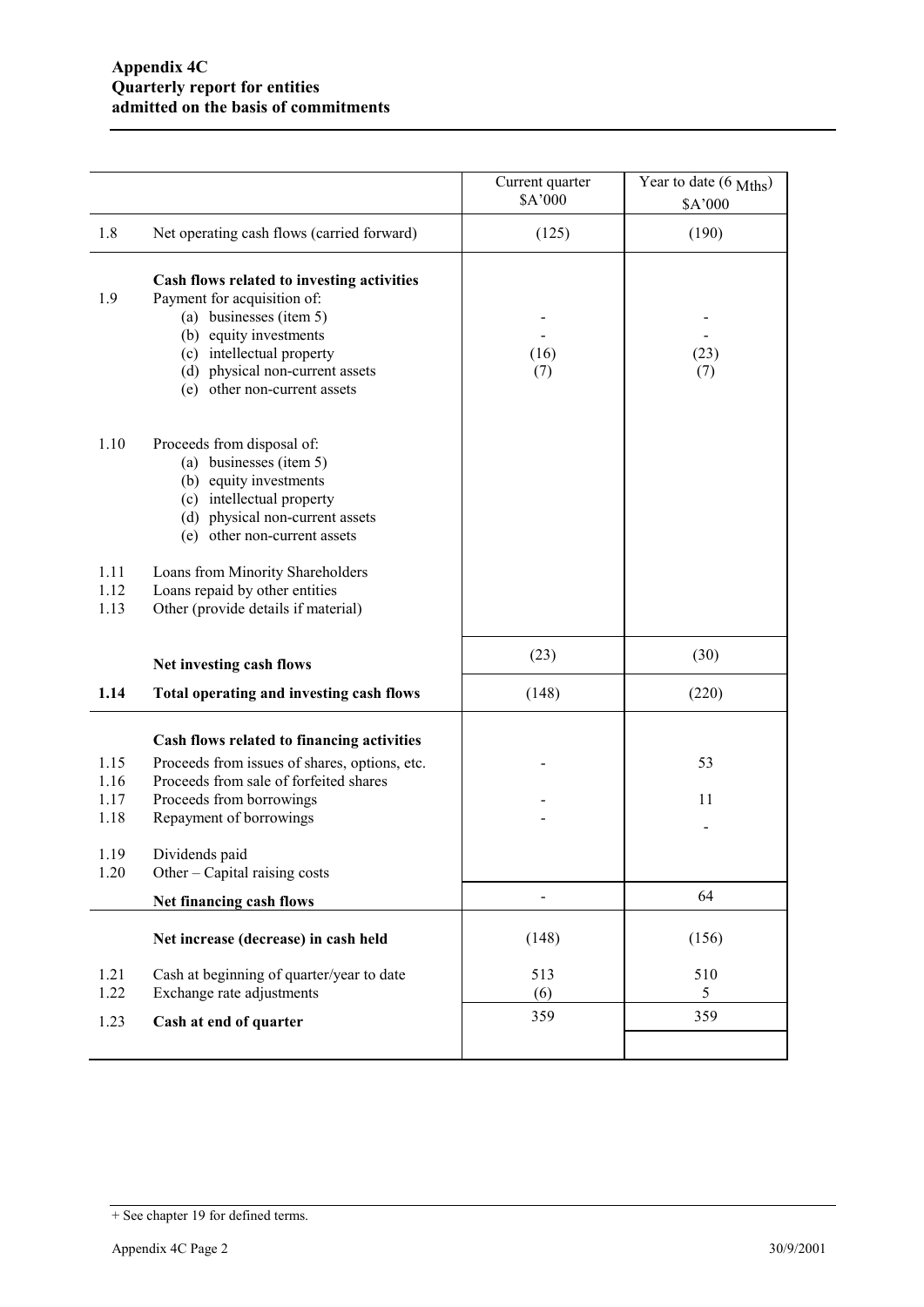## **Payments to directors of the entity and associates of the directors Payments to related entities of the entity and associates of the related entities**

|      |                                                                  | Current quarter<br>\$A'000 |
|------|------------------------------------------------------------------|----------------------------|
| 1.24 | Aggregate amount of payments to the parties included in item 1.2 | 88                         |
| 1.25 | Aggregate amount of loans to the parties included in item 1.11   |                            |
|      |                                                                  |                            |

1.26 Explanation necessary for an understanding of the transactions During the period \$55,750 was paid as Executive Director salaries and \$25,000 paid as Non-Executive Directors fees.

### **Non-cash financing and investing activities**

- 2.1 Details of financing and investing transactions which have had a material effect on consolidated assets and liabilities but did not involve cash flows
- 2.2 Details of outlays made by other entities to establish or increase their share in businesses in which the reporting entity has an interest

#### **Financing facilities available**

*Add notes as necessary for an understanding of the position. (See AASB 1026 paragraph 12.2).* 

|    |                             | Amount available<br>\$A'000 | Amount used<br>\$A'000 |
|----|-----------------------------|-----------------------------|------------------------|
|    | Loan facilities             |                             | -                      |
| 32 | Credit standby arrangements |                             | -                      |

<sup>+</sup> See chapter 19 for defined terms.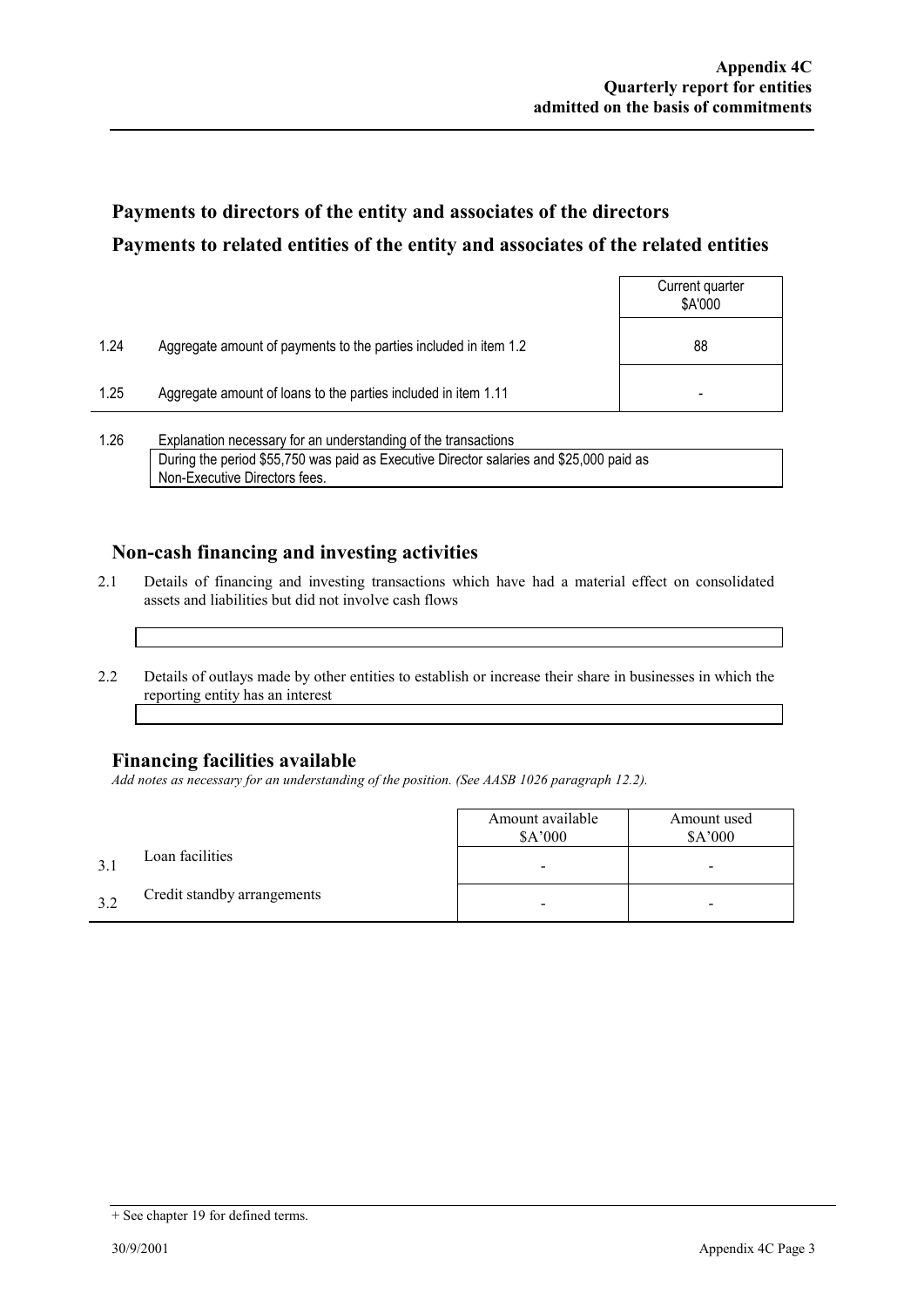### **Reconciliation of cash**

| Reconciliation of cash at the end of the quarter (as<br>shown in the consolidated statement of cash flows) to<br>the related items in the accounts is as follows. | Current quarter<br>\$A'000 | Previous quarter<br>\$A'000 |
|-------------------------------------------------------------------------------------------------------------------------------------------------------------------|----------------------------|-----------------------------|
| Cash on hand and at bank<br>4.1                                                                                                                                   | 121                        | 69                          |
| 4.2<br>Deposits at call                                                                                                                                           | 179                        | 383                         |
| 4.3<br>Bank overdraft                                                                                                                                             |                            |                             |
| 4.4<br>Other $-$ Term deposit                                                                                                                                     | 59                         | 61                          |
| <b>Total: cash at end of quarter (item 1.23)</b>                                                                                                                  | 359                        | 513                         |

Acquisitions and disposals of business entities

|     |                                              | Acquisitions<br>(Item $1.9(a)$ ) | Disposals<br>(Item $1.10(a)$ ) |
|-----|----------------------------------------------|----------------------------------|--------------------------------|
| 5.1 | Name of entity                               |                                  |                                |
| 5.2 | Place of incorporation<br>or registration    |                                  |                                |
| 5.3 | Consideration for<br>acquisition or disposal |                                  |                                |
| 5.4 | Total net assets                             |                                  |                                |
| 5.5 | Nature of business                           |                                  |                                |
|     |                                              |                                  |                                |

<sup>+</sup> See chapter 19 for defined terms.